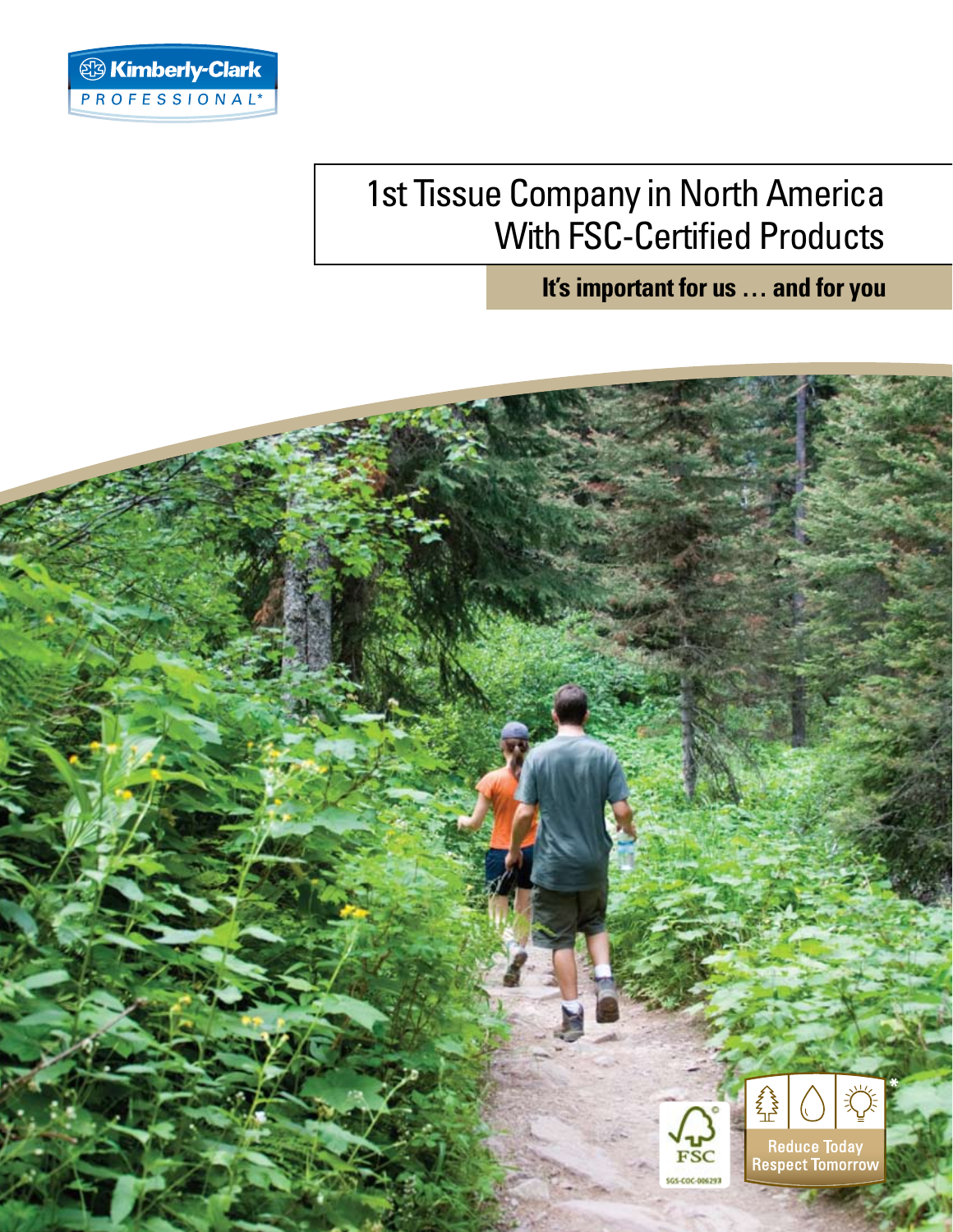

# FSC Facts & Reasons To Buy

SGS-COC-006297

**KIMBERLY-CLARK PROFESSIONAL\* has become the first away-from-home tissue products provider in North America to receive FSC chain-of-custody certification. It's a designation that's important for us – and for you.** 

*FSC and Kimberly-Clark share the belief that FSC-certified primary wood fiber and recycled fiber can both be used in ways that are environmentally and socially responsible, while providing the product performance that*  **customers expect from these well-known brands.**<br> *Customers expect from these well-known brands. "*

#### **Who is FSC?**

The Forest Stewardship Council is an international, non-governmental organization dedicated to promoting responsible management of the world's forests through third-party forest certification and product labeling. The FSC label provides a credible link between responsible production and consumption of forest products, enabling consumers and businesses to make purchasing decisions that benefit people and the environment as well as providing ongoing business value.

### **What is FSC Chain-of-Custody Certification?**

FSC chain-of-custody certification tracks FSCcertified material from the forest to the consumer, including all stages of processing, transformation, manufacturing and distribution. It is a guarantee to consumers and businesses that FSC-labeled products come from well-managed forests or other FSC-approved sources, including post-consumer reclaimed material. Only FSC chain-of-custody certified companies, such as KIMBERLY-CLARK PROFESSIONAL\*, are allowed to label products with the FSC trademarks.

FSC chain-of-custody certification requires control systems and procedures that:

- Account for FSC-certified wood as it passes along the supply chain
- Ensure that any non-FSC-certified wood is from controlled, non-controversial sources
- • Ensure that sources and levels of post-consumer recycled fiber are verified

*Corey Brinkema, President, FSC-US*

#### **What is a FSC Mixed Sources Label?**

This label certifies that the wood fiber used to make the product comes from a combination of well-managed FSC-certified forests, controlled sources and/or post-consumer waste.



#### **Does the FSC label look familiar?**

- The FSC label is very prominent in the printing industry, wood based building materials, and wood based furniture.
- You can find the FSC label on catalogs, annual reports, marketing materials, consumer products, product packaging, and within the walls of the world's largest retail stores.
- FSC is recognized in the Leadership in Energy & Environmental Design (LEED) program of the USGBC for the use of FSC-certified wood in green building projects.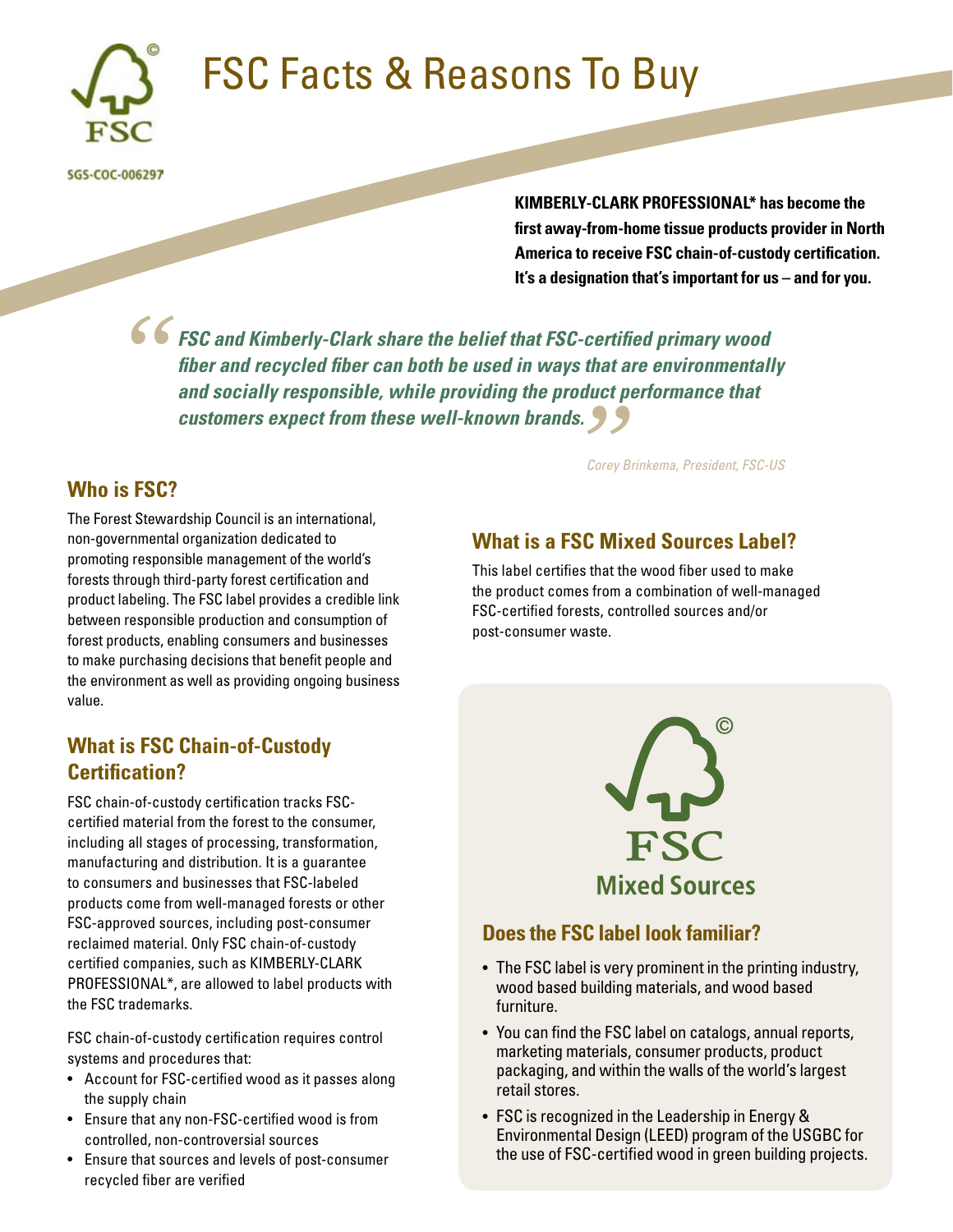

### **Why Is FSC Important To You?**

It's the world's most respected assurance that the forest products you buy come from sources that are managed with consideration for people, wildlife and the environment. For example, FSC certification ensures that:

- Forests of high conservation value, such as those containing rare and endangered plants and animals, are protected
- Natural forests are not cleared and converted to other uses
- • Highly hazardous chemicals are prohibited
- The rights of indigenous peoples, workers and forestdependent communities are protected

The FSC label also assures that recycled fiber is from verified suppliers with confirmation of post-consumer content.

FSC is increasingly recognized by governments and independent environmental groups throughout the world, and it has become synonymous with responsible forestry.

*It is also the only wood certification system supported by Greenpeace, the World Wildlife Fund (WWF), The Nature Conservancy, and the National Wildlife Federation.* 

Reduce Today, Respect Tomorrow is the KIMBERLY-CLARK PROFESSIONAL\* approach to sustainability. It begins with the understanding that the way we use resources today shapes the world of tomorrow. And it has led us to focus on reducing consumption at every stage of the product



**2005**

**2006**

**2007**

lifecycle – from design and manufacture to distribution and disposal. Reduction is the key to lowering the environmental impact of our activities as well as those of customers. To learn more, visit **www.kcpreducetoday.com**

## **Why Buy FSC-Certified Products From KIMBERLY-CLARK PROFESSIONAL\*?**

- The FSC label looks at both virgin and recycled fiber in the chain-of-custody certification. It is important to you because we believe *a mix of virgin and recycled fiber can result in improved performance.*
- Independent certification can help you and your customers identify, select and purchase more environmentally responsible products.
- Our FSC-labeled products have been independently audited by an accredited certifier as meeting the FSC chain-of-custody requirements. So, even though Kimberly-Clark has one of the most progressive fiber procurement policies in the industry, you don't have to just take our word for it.
- Our FSC-labeled products provide a 3rd party certification option in addition to Green Seal and Ecologo.
- The FSC label continues to grow and should become recognizable by more and more people as a key part of an environmentally responsible product plan for your company.
- **•**  *You can have the quality and performance of the KLEENEX® and SCOTT® brands you know and trust, along with the confidence that the raw materials are sourced to the highest standards.*
- In addition to our FSC-certified products, KIMBERLY-CLARK PROFESSIONAL\* uses FSC-certified paper for our catalogs, brochures, and other printed materials.

#### **Our Fiber Procurement Policy**

Kimberly-Clark is committed to responsible fiber procurement practices and the sustainable use of all natural resources. We're working to ensure all of the wood pulp we use comes from responsibly managed forests. Our goal is to source 100% of our wood pulp from suppliers that have certified their forests or fiber procurement activities. We give preference to FSC-certified wood fiber where it is available and meets product performance requirements and competitive market conditions. **GOAL IS TO SOURCE 100% OF OUR WOOD SUPPLIERS FIBER FROM CERTIFIED 88% 89% 97% 98%**

**2008**